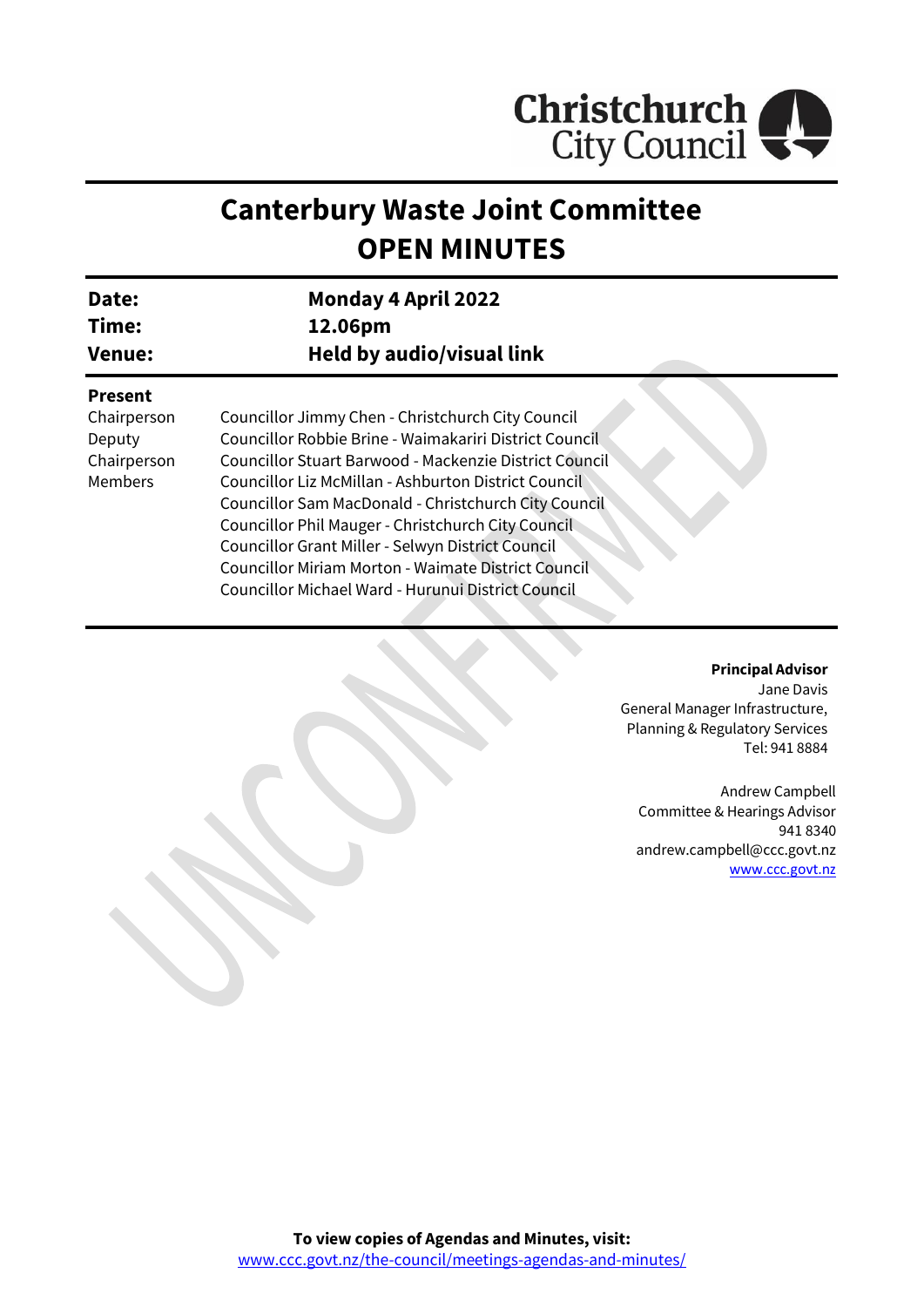

## **Karakia Tīmatanga**: Councillor Jimmy Chen

The agenda was dealt with in the following order.

## **1. Apologies Ngā Whakapāha**

#### **Committee Decision**

No apologies were received.

## **2. Declarations of Interest Ngā Whakapuaki Aronga**

There were no declarations of interest recorded.

## **3. Confirmation of Previous Minutes Te Whakaāe o te hui o mua**

## **Joint Committee Resolved CJWC/2022/00001**

That the Open Minutes and the Public Excluded Minutes of the Canterbury Waste Joint Committee meeting held on Monday, 2 August 2021 be confirmed.

Councillor Chen/Councillor Brine **Carried**

## **4. Updates on future budget and membership of the Committee and updated grant evaluation criteria Officer Recommendations Ngā Tūtohu**

That the Canterbury Waste Joint Committee:

- Receive the information in the report and adopt the attached updated criteria for waste  $\mathbf{1}$ . minimisation grants.
- Consider whether unallocated budget for grants be retained by member Councils for 2. spending on waste minimisation projects, or be carried forward for future allocation by the Canterbury Waste Joint Committee.

#### **Joint Committee Resolved CJWC/2022/00002**

#### **Part C**

That the Canterbury Waste Joint Committee:

 $1<sup>1</sup>$ Receive the information in the report and adopts the attached updated criteria for waste minimisation grants.